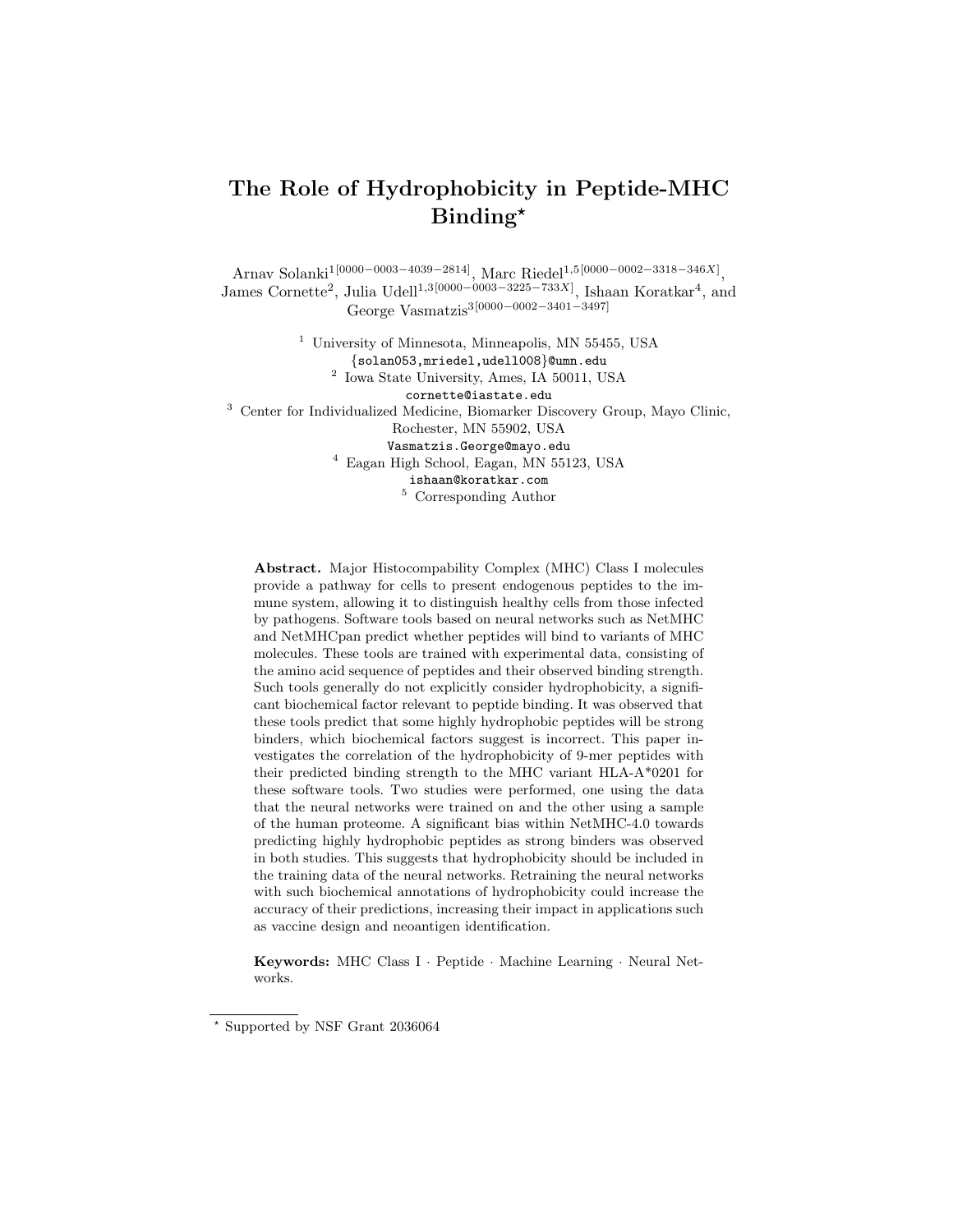## 1 Introduction

The Human Leukocyte Antigen (HLA) gene system encodes cell-surface proteins that play a key role in the immune system. HLA proteins of Major Histocompatibility Complex (MHC) Class I allow nucleated cells to present peptides from within the cell. In these cells, endogenous proteins are eventually broken down into small peptides, 8-15 amino acids long, by the proteasome. These antigens are then trafficked to and loaded onto MHC Class I molecules. If sufficient binding affinity is achieved then a stable peptide-MHC (pMHC) complex is formed and transported to the cell surface. Self-peptides, antigens encoded in the human proteome, and foreign peptides, derived from pathogenic proteins, can thus be presented. By surveilling these extracellular pMHCs, CD8<sup>+</sup> T-cells can distinguish normal cells from pathogen-infected cells, and kill the latter.

The mechanics of peptide binding are specific to a given MHC variant. The HLA genes are among the most diverse in the human population [\[9\]](#page-12-0). Thus the set of all antigens presented by a person's MHCs, labelled as their *immunopep*tidome, is unique and determines the capacity of their immune system. Since the immune response of a person to, for instance, a viral infection like COVID-19 is dependent on whether the foreign antigens presented by their MHCs are distinguishable from self-peptides, understanding and predicting pMHC binding is an important topic. In this paper, we have focused on NetMHC-4.0 [\[2\]](#page-11-0) and NetMHCpan-4.1 [\[25\]](#page-13-0), two state-of-the-art neural network based methods that predict pMHC binding. Both software tools have been applied in predicting cancer immune escape mechanisms [\[17\]](#page-12-1), checkpoint blockade immunotherapy for tumors [\[16\]](#page-12-2), and identifying COVID-19 T-cell response targets [\[10\]](#page-12-3).

While these tools provide valuable pMHC predictions, they do not model pMHC binding at the molecular level or capture the entire antigen presentation pathway's effects. Hydrophobicity is a measure of how repulsive a molecule is to water, often a consequence of nonpolarity. It plays a vital role in protein binding – for example, the MHC molecule  $HLA-A*0201 (A2)$  contains hydrophobic binding pockets that bind to correspondingly hydrophobic amino acids. Historically, immunopeptidomes have been predicted by modelling the interaction of the MHC binding pocket and peptide, particularly focusing on biochemical attributes such as sidechain conformations, solvation energies, electrostatic interactions, and hydrophobicity [\[32,](#page-13-1)[30\]](#page-13-2). However with improved computing power, larger datasets, and the need for interpolation due to the high polymorphism in MHC Class I alleles [\[21\]](#page-13-3), artificial intelligence based methods have become popular over such mechanistic means of prediction. As NetMHC-4.0 and NetMHCpan-4.1 are trained with sequence data and binding scores only, they lack the means of modelling these biochemical attributes. Other software tools such as ANN-Hydro [\[6\]](#page-12-4) have utilized hydrophobicity in their immunogenic predictions, but do not predict binding affinity and are outperformed by NetMHCpan [\[18\]](#page-12-5). In our use of NetMHC-4.0 we observed a prevalence of highly hydrophobic peptides in the predicted A2 immunopeptidome. We found this unintuitive, since peptides in which all amino acids are hydrophobes would not dissolve in the aqueous cytosol within the cell and would thus likely not be available for binding with the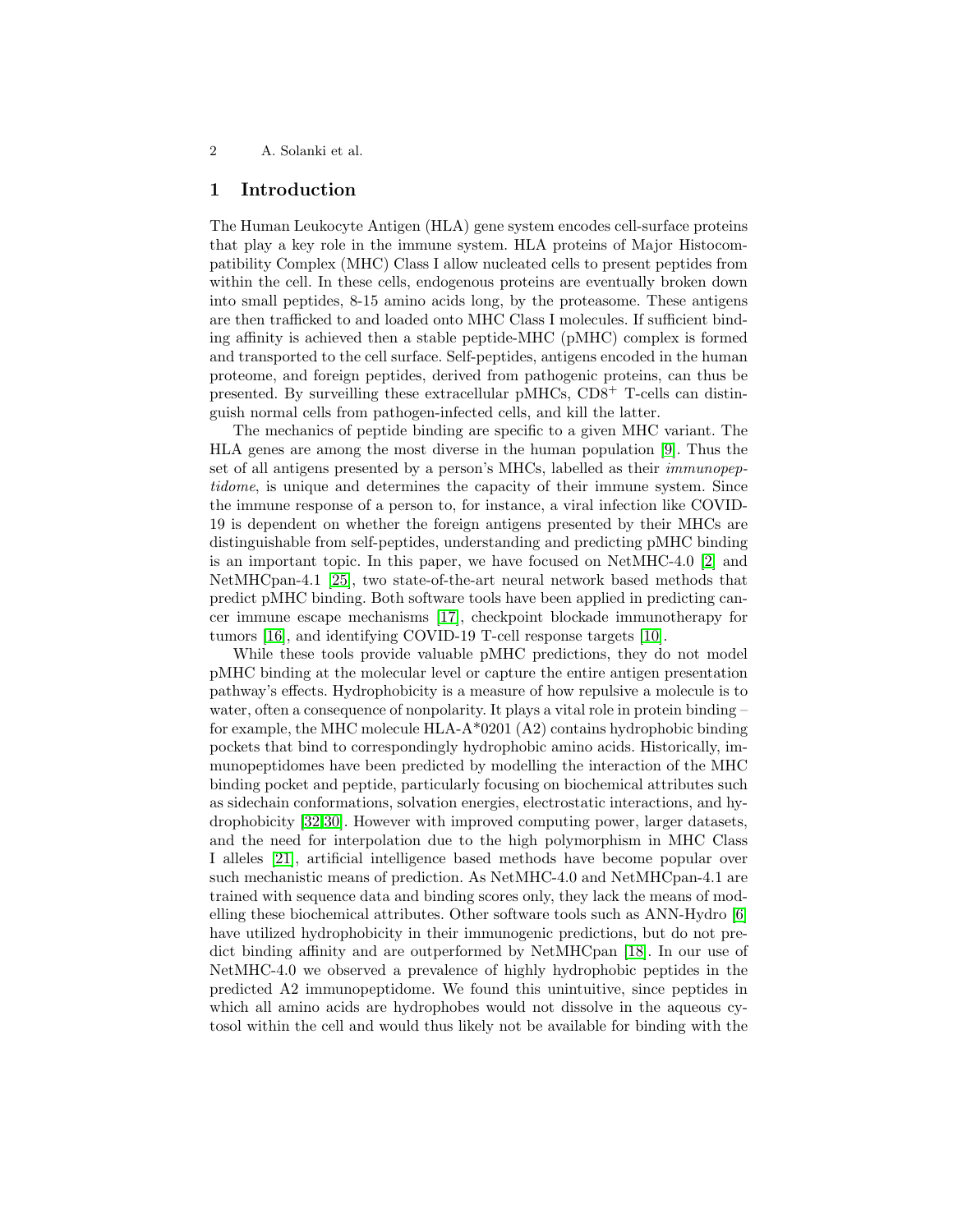MHC. We therefore sought to investigate the possibility that these tools were over-estimating binding scores for such hydrophobic peptides. We conducted two analyses on both NetMHC-4.0 and NetMHCpan-4.1, one using training data and the other using a sample of the human proteome, to investigate the correlation of predicted strong binders and hydrophobicity. We present our results and highlight the unintended bias within NetMHC-4.0 for predicting highly hydrophobic peptides as strong binders.

# 2 Methods

NetMHC and NetMHCpan allow users to input a list of peptides or whole proteins, and test the binding of all peptides within a chosen MHC molecule. Both tools return an adjusted score between 0 (for non binders) and 1 (for strong binders) for all peptides. A notable distinction between the two is that NetMHC is limited to predicting binding for MHC variants it is trained on, i.e. curated MHCs. In contrast, NetMHCpan is capable of interpolating predictions for uncurated MHCs if users provide the MHC amino acid sequence. This is achieved through the integration of MHC sequence as a data feature in training, and by a larger training dataset generated using a sophisticated machine learning method called NNAlign MA [\[1\]](#page-11-1). NetMHCpan-4.1 consists of an ensemble of 50 neural networks, each with hidden layers containing 55 and 66 neurons, that were trained using 5-fold cross validation. NetMHC-4.0 consists of 20 neural networks, each with a single hidden layer of 5 neurons, that were trained using a nested 5-fold cross validation approach [\[2\]](#page-11-0).

## 2.1 Data Mining

NetMHC-4.0 was trained on  $CD8^+$  epitope binding affinity (BA) data from the Immune Epitope Database. This data provides binding scores for peptides to single allele MHCs, with a score that is scaled between 0 and 1 that measures how strongly the peptide binds. NetMHCpan-4.1 was trained on BA data and additional eluted ligand (EL) data from mass spectrometry experiments from multiple sources [\[25\]](#page-13-0). The EL data includes multi-allele information that was deconvoluted into single allele datapoints using NNAlign MA. EL score is binary (either 0 or 1) since it checks if a peptide is present in a MHC's immunopeptidome. The training data for NetMHCPan-4.1 is provided [here.](http://www.cbs.dtu.dk/suppl/immunology/NAR_NetMHCpan_NetMHCIIpan/)

This cumulative dataset contained more than 13 million pMHC data points, that we filtered down to the 52569 9-mers interacting with HLA-A02:01 (A2) and labelled as set TRN. 9-mers were the most frequent length of antigens in human immunopeptidomes, and A2 was the most frequent MHC in the training dataset. The distribution of all binding scores in TRN is shown in Fig. [1.](#page-3-0) Please note that Fig. [1](#page-3-0) contains two distinct graphs, the second being independently sorted to visualize the cumulative distribution, as discussed in the caption. All peptides from TRN were fed into NetMHC-4.0 to obtain their predicted BA scores, and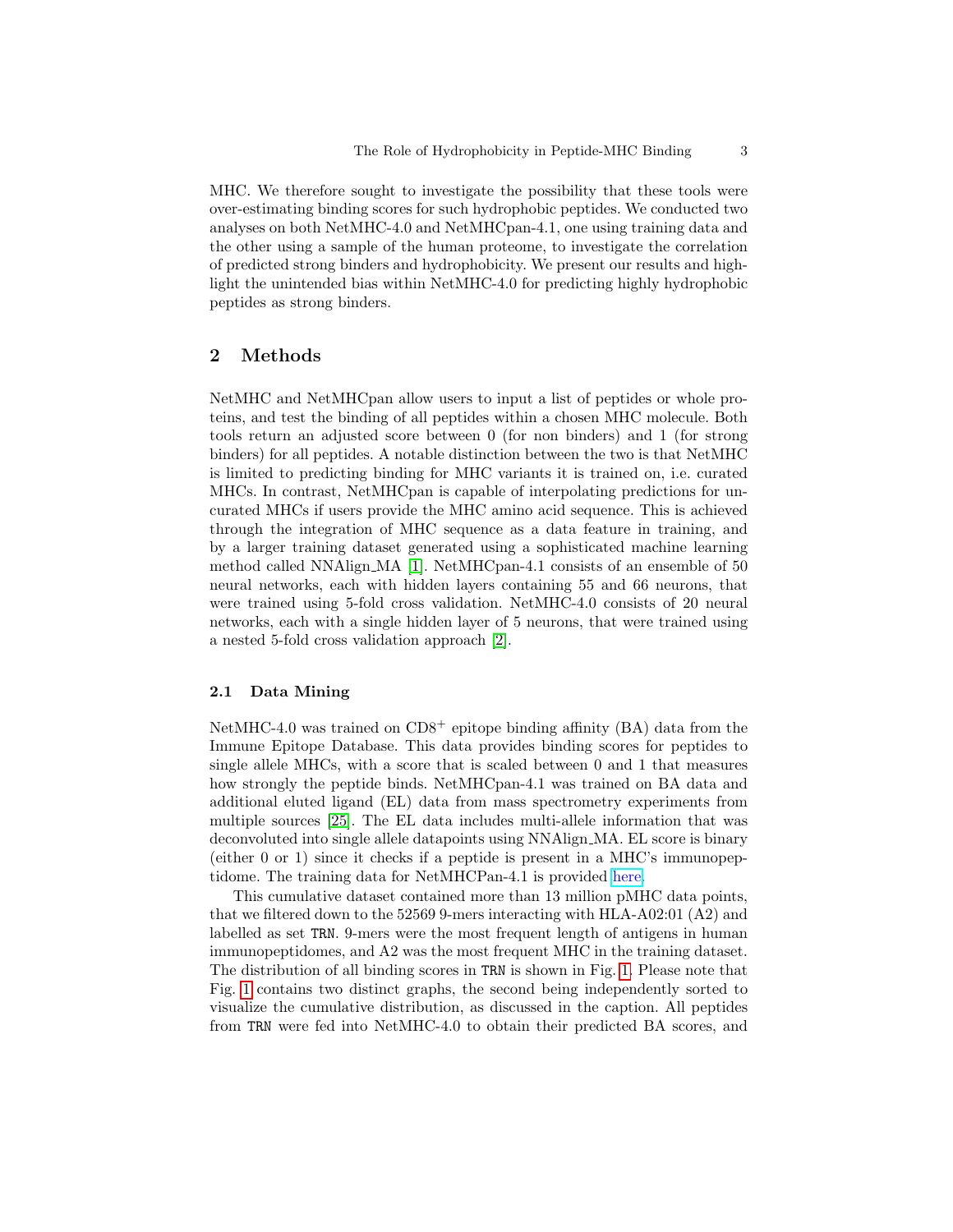then filtered for strong binders predicted by the tool's default 0.5% rank threshold. This set of predicted strong binding peptides by NetMHC-4.0 was labelled as NSB (NetMHC Strong Binders). Similarly, the strong binders predicted by NetMHCpan-4.1 from TRN based on their EL scores were compiled into the set PSB (NetMHCPan Strong Binders).



<span id="page-3-0"></span>Fig. 1. Binding scores for all A2 9-mers in the NetMHCpan-4.1 training set TRN in blue, NetMHC-4.0 Binding Affinity predicted scores in red, and NetMHCpan-4.1 Eluted Ligand predicted scores in yellow. The top graph has been sorted on the training data, and for each peptide index the NetMHC, NetMHCpan, and training scores are plotted at that x coordinate. The Pearson correlation coefficient between the training scores and NetMHC-4.0 was 0.8492, and between the training scores and NetMHCpan-4.1 was 0.863. In the bottom graph, each plot of scores was independently sorted to demonstrate their cumulative distributions. Note that here the order of peptides is not conserved across the 3 plots in the bottom graph.

From the scores shown in the second graph of Fig. [1,](#page-3-0) it was clear that the pMHC binding data for A2 9-mers fitted a mostly binary data classification problem, since only 15% peptides had a training score not equal to 0 or to 1.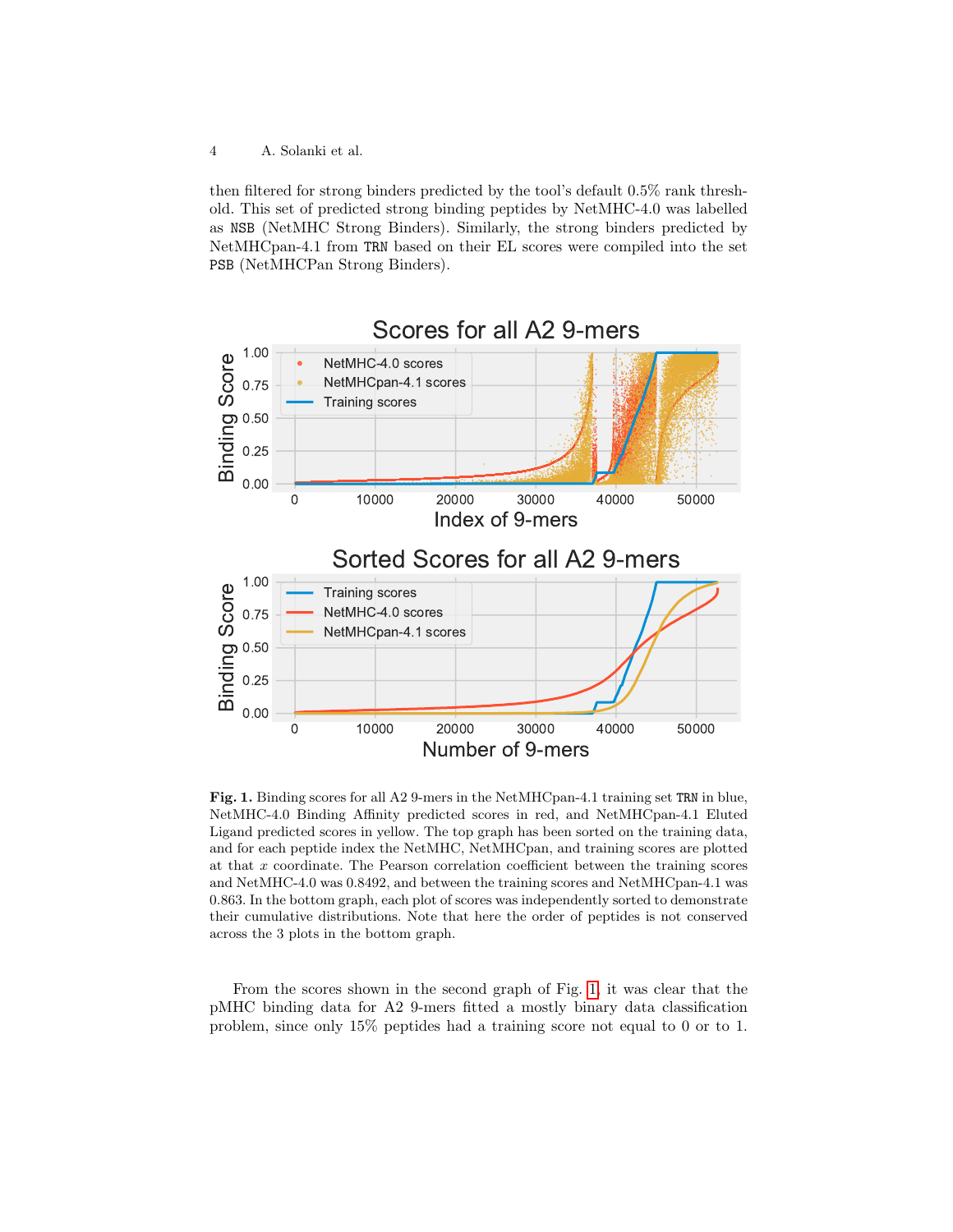This was mostly due to the addition of EL data which provided a binary "yes" or "no" answer to whether a given peptide was found attached to A2 through mass spectroscopy. NetMHC-4.0 predicted scores, shown in red, were mostly located in between the extremes of 0 and 1 due to the smaller training data consisting of only BA assay data. It seemed that NetMHCpan-4.1, shown in yellow, was much better at estimating non-binders (scores of 0), and fitted the S-curve transition more tightly than NetMHC-4.0. This was reflected by the correlation coefficients calculated in Fig. [1.](#page-3-0) However, neither neural network gave a definitive score of 1 to strong binders; they both use a rank based percentile threshold to determine which peptides can be classified as strong binders.

We measured the lowest binding score in NSB and PSB as 0.659 and 0.419 respectively – i.e. all strong binders predicted by NetMHC-4.0 and NetMHCpan-4.1 had binding scores greater than or equal to these thresholds, respectively. We then filtered for all peptides in TRN that had experimental binding scores greater than or equal to 0.659 into set NTF (NetMHC Threshold Filtering) and those greater than or equal to 0.419 into set PTF (NetMHCpan Threshold Filtering). Here, NTF contained all training peptides whose experimentally determined binding scores would classify them as strong binders according to NetMHC-4.0, and likewise for PTF and NetMHCpan-4.1.

Lastly, we gathered the protein sequences for all reviewed human proteins from Uniprot [\[7\]](#page-12-6), and randomly sampled 100 of them to create a set of 50804 9 mers that we labelled as SHP (Sampled Human Proteome). These peptides were also passed through NetMHC-4.0 and NetMHCpan-4.1, and the resulting list of strong binders were filtered into sets NHB (NetMHC Human Binders) and PHB (NetMHCPan Human Binders). Refer to Fig. [2](#page-5-0) to see the distributions of these predicted scores; note that there are no training data readily available for SHP.

The datasets TRN, NSB, PSB, NTF, and PTF were used for analyzing the performance of both neural networks on training data, while the sets SHP, NHB, and PHB were used for investigating the performance upon the human proteome.

#### <span id="page-4-0"></span>2.2 Hydrophobicity

Hydrophobicity scales assign hydrophobicity values to single amino acids. They are designed so the hydrophobicity of long peptides or protein chains can be estimated by simply linearly adding up the scores of their constituent amino acids. While scales such as Kyte-Doolittle  $[14]$ , Cornette  $[8]$ , and Hopp-Woods  $[11]$  are commonly used, we settled on the Moon scale [\[20\]](#page-12-10) for calculating hydrophobicity in our analyses. This newer scale differs from the scales listed above in that it specifically focuses on the sidechain hydrophobicity and polarity of single amino acids. Unlike the other scales, which are well suited for protein folding problems that do not correlate with sidechain hydrophobicity [\[19\]](#page-12-11), the Moon scale is more representative of how small peptides would behave in an aqueous solution. The scale ranks the 20 amino acids in decreasing order of hydrophobicity as follows: F  $(1.43)$ , L  $(1.26)$ , I  $(1.15)$ , P  $(1.13)$ , Y  $(0.94)$ , V  $(0.80)$ , M  $(0.79)$ , W  $(0.63)$ , A (0.46), C (0.24), E (-0.27), G (-0.30), T (-0.33), S (-0.35), D (-0.85), Q (-0.88), N (-1.08), R (-1.19), H (-1.65), K (-1.93). For any given 9-mer, we calculated its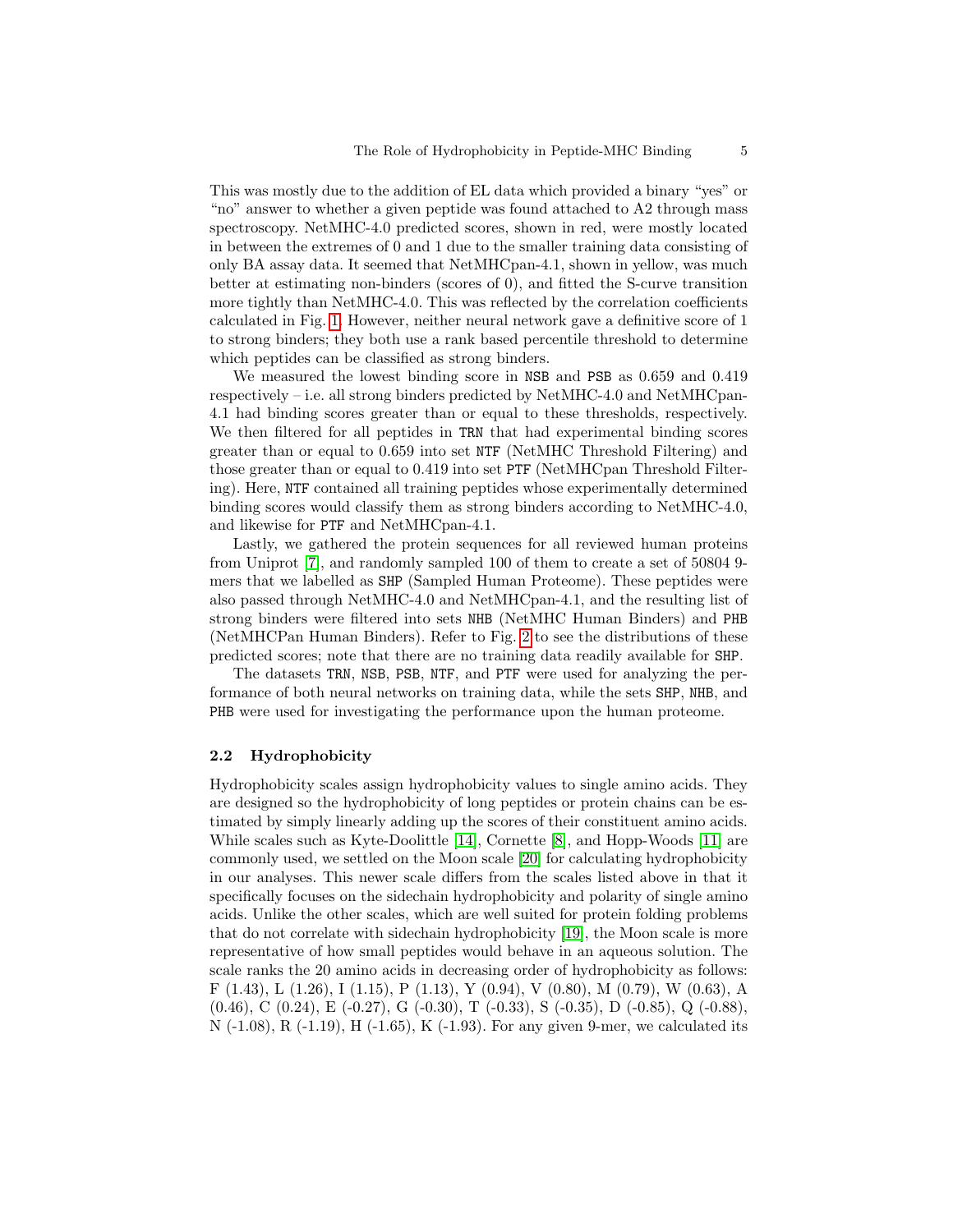

<span id="page-5-0"></span>Fig. 2. Predicted binding scores for all 9-mers in the 100 sampled human proteins in SHP, according to NetMHC-4.0 in blue, and NetMHCpan-4.1 in red. In the top graph, the sequence of peptides is conserved for both sequences and sorted by NetMHC scores. In the bottom graph, both sequences are independently sorted and the sequence of peptides is not conserved across both sequences.

total hydrophobicity by adding up the values for each of its 9 amino acids as reported by the scale. For a given set of peptides, we measured the mean and standard deviation of the hydrophobicity scores of all peptides in it. Refer to Tables [1](#page-6-0) and [2](#page-6-1) for these measurements.

#### 2.3 Hydrophobicity Filtering

An additional filter we applied was for peptides that were entirely hydrophobic. For this, we only accepted peptides from TRN and SHP that had all 9 amino acids with a Moon hydrophobicity score greater than 0.46 (i.e. that of Alanine). This meant that the resulting sets of peptides were made entirely of Phenylalanine, Leucine, Isoleucine, Proline, Tyrosine, Valine, Methionine, and Tryptophan – highly hydrophobic and nonpolar amino acids. For TRN, only 55 such peptides were found. The training scores and predicted scores for these are shown in Fig. [3.](#page-6-2)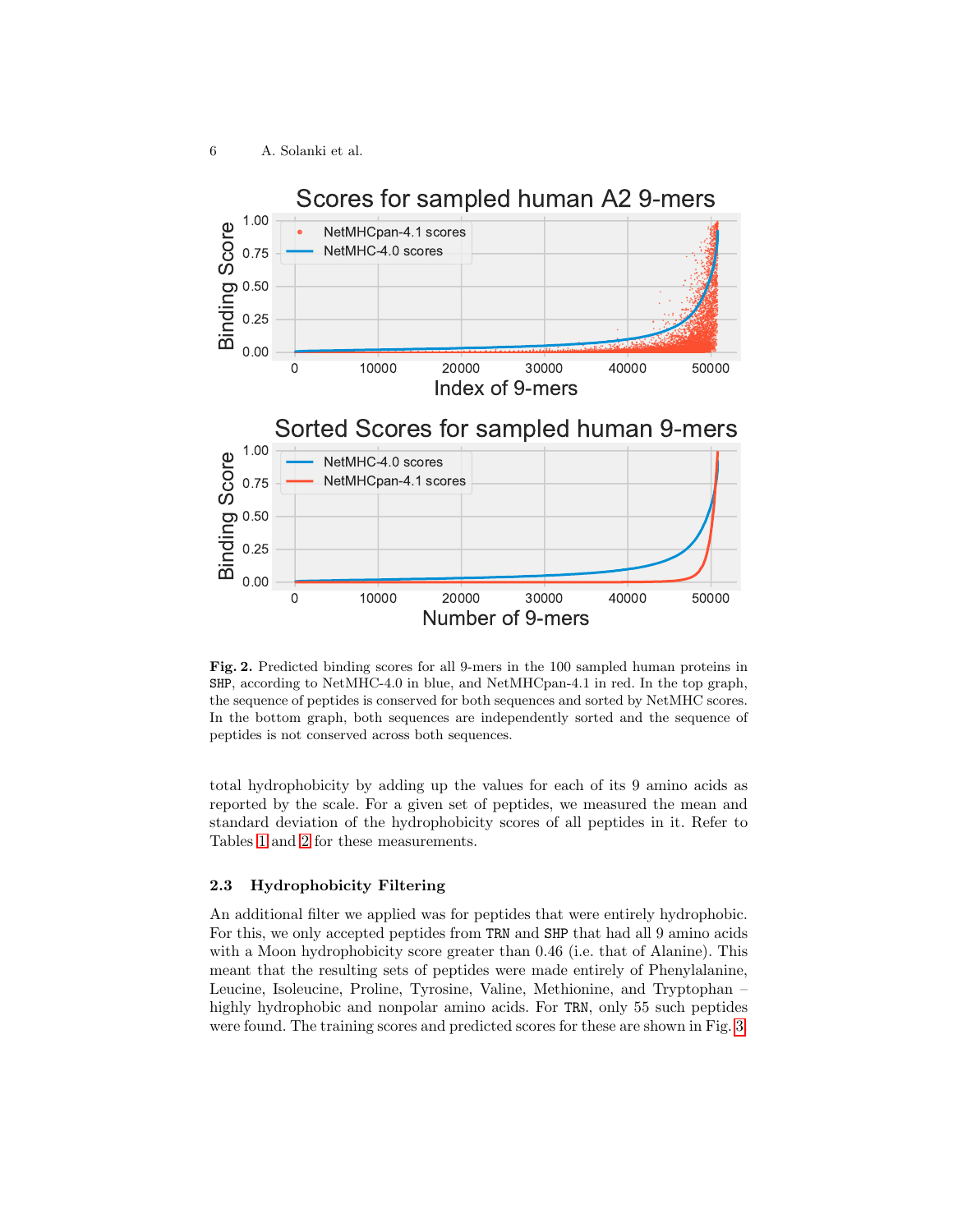Set of Peptides Size of Set Mean Hydrophobicity Standard Deviation TRN | 52659 | 0.902 | 3.063 NTF  $9268$  2.794 2.502 PTF | 10763 | 2.857 | 2.527 NSB  $6498$   $3.458$   $2.364$ PSB  $|8863|$  2.756  $|2.426|$ 

<span id="page-6-0"></span>Table 1. Hydrophobicity values for the training data analysis

<span id="page-6-1"></span>Table 2. Hydrophobicity values for the human proteome analysis

|     |       | Set of Peptides Size of Set Mean Hydrophobicity Standard Deviation |       |
|-----|-------|--------------------------------------------------------------------|-------|
| SHP | 50804 | 0.052                                                              | 3.212 |
| NHB | 486.  | 4.519                                                              | 2.515 |
| PHB | 940   | 2.789                                                              | 2.645 |

While the training data in blue showed non-binders, strong binders, and some in between, NetMHC predicted no decisive non-binders and instead seemed to model a uniform distribution. In contrast, NetMHCpan clearly identified nonbinders and was notably more conservative in assigning scores greater than 0.419 – it identified fewer strong binders than NetMHC did with its threshold of 0.659 and matched the training scores better with that threshold.



<span id="page-6-2"></span>Fig. 3. Binding scores for all highly hydrophobic 9-mers in TRN in blue, and the predicted scores by NetMHC-4.0 in red and NetMHCpan-4.1 in yellow. All of the 3 plots were independently sorted to demonstrate their distributions. Peptides were considered hydrophobic if all their amino acids were more hydrophobic than Alanine.

For SHP, 33 hydrophopbic 9-mers were found. Their predicted binding scores by both neural networks are shown in Fig. [4.](#page-7-0) Once again, the NetMHC scores in blue appeared almost linear and seemed to be uniformly distributed, while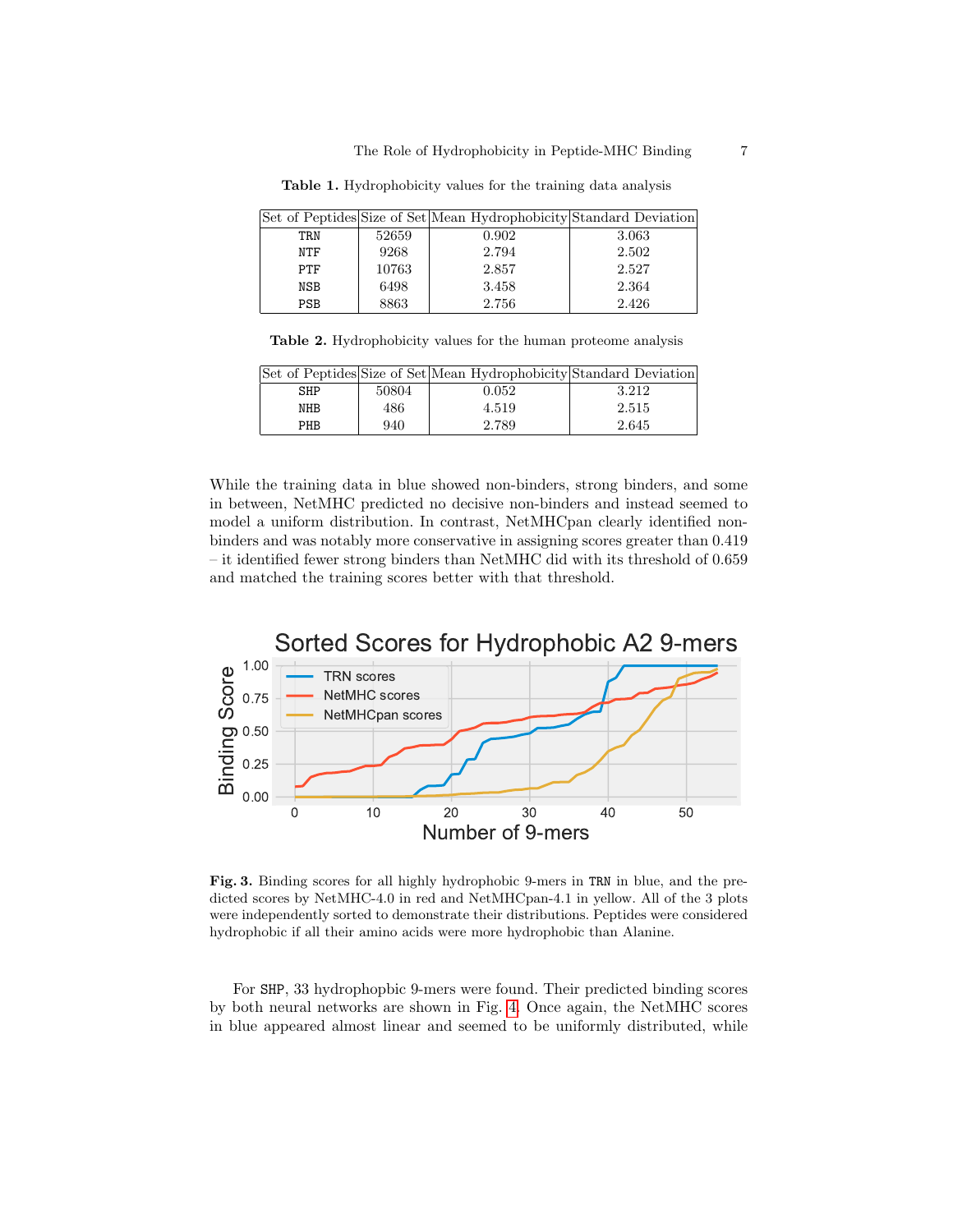NetMHCpan in red clearly identified lots of non-binders, and fewer strong binders (about 3).



<span id="page-7-0"></span>Fig. 4. Predicted Binding scores for all highly hydrophobic 9-mers in SHP, with NetMHC-4.0 in blue, and NetMHCpan-4.1 in red. Both plots were independently sorted to demonstrate their distributions. Peptides were considered hydrophobic if all their amino acids were more hydrophobic than Alanine.

## 2.4 2 Sample t-Test

For any 2 given sets of sampled numbers, the 2 Sample t-Test allows for comparing their means. Given an arbitrary set  $S_i$  with mean  $\mu_i$ , standard deviation  $\sigma_i$ , and sample size  $n_i$ , the t-statistic for two sets  $S_i$  and  $S_j$  can be computed as

$$
t_{i,j} = \frac{(\mu_i - \mu_j)}{\sqrt{(\sigma_i^2/n_i) + (\sigma_j^2/n_j)}}
$$

.

For all our named sets, we conducted a cross-set 2 sample t-Test using [Python's](https://docs.scipy.org/doc/scipy/reference/stats.html) [scipy.stats](https://docs.scipy.org/doc/scipy/reference/stats.html) package to determine how likely shifts in the means of hydrophobicity scores for sets could be due to random sampling. This computer package also calculated p-values, enumerating the probability of the two compared sets having unequal means purely by chance, from the t-statistic.

# <span id="page-7-1"></span>3 Results

Consider the histograms of the hydrophobicity scores of all peptides in the datasets TRN, PTF, and PSB shown in Fig. [5.](#page-8-0) The 52,659 peptides in TRN model a gaussian distribution centered at mean hydrophobicity of 0.9. The other two sets containing high binders according to NetMHCpan, PTF and PSB, shift to the right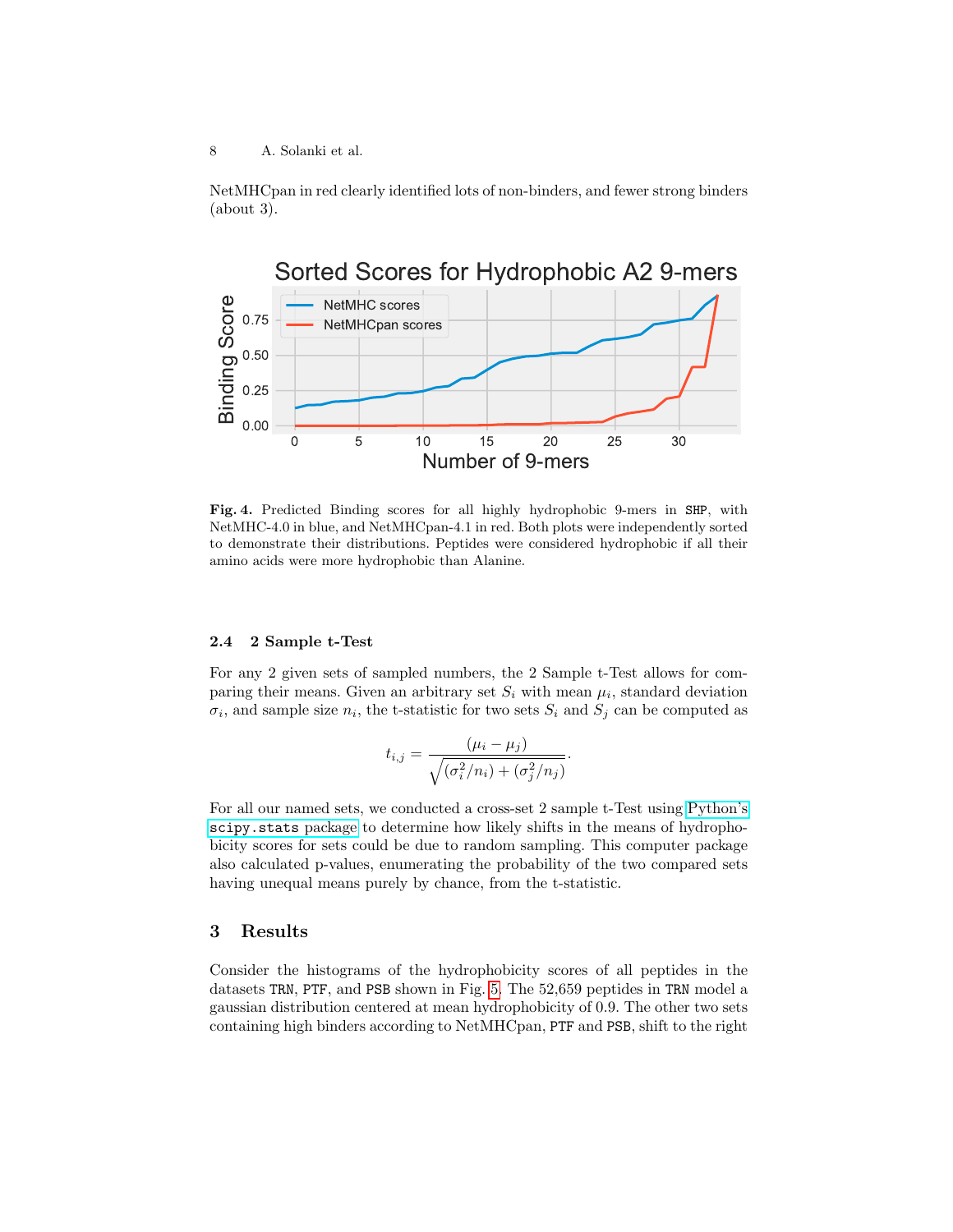

<span id="page-8-0"></span>Fig. 5. Histogram of the Hydrophobicity scores (on the x-axis) for sets TRN (in blue), PTF (in red), and PSB (in yellow). Note how PTF and PSB are similar distributions. Refer to section [2.2](#page-4-0) for details.

with new means at 2.8 and 2.7 respectively. The shift towards more hydrophobic 9-mers is not unexpected – as the authors of NetMHC  $[2.22]$  $[2.22]$  depict in the A2 logos [here,](http://www.cbs.dtu.dk/services/NetMHC/logos.php) locations 2 and 9 in the A2 immunopeptidome 9-mers strongly favor amino acids such as Leucine, Methionine, Valine, and Isoleucine. The reservation of these 2 locations with these hydrophobic amino acids corresponds roughly to 2.0 shift in Moon hydrophobicity. The two sets possess comparable means and standard deviations, visually and quantitatively as shown in Table [1.](#page-6-0)

In contrast, let us now focus on how NetMHC performed in a similar analysis. In Fig. [6,](#page-9-0) the histograms for TRN, NTF, and NSB are shown. The set NTF in red, consisting of peptides with experimentally measured binding scores greater than 0.659, is centered at a mean of 2.8. However set NSB in yellow, containing peptides that NetMHC predicted as strong binders, is offset to the right with a mean of 3.4. This shift in the distribution of NSB points out an increase in hydrophobicity of 9-mers that bind to A2. That is, NetMHC predicts the A2 immunopeptidome to be more hydrophobic than the experimental data, or even NetMHCpan's predictions, suggest.

Looking at the histograms of the SHP, NHB, and  $PHB - i.e.$  the human proteome sampled 9-mers and the strong binders predicted by the neural networks from them – this shift in hydrophobicity increases. In Fig. [7,](#page-10-0) the SHP distribution is centered at about 0 (SHP and TRN do not share the same mean, which we suspect is due to the Moon hydrophobicity scale being normalized on human proteins). As in Fig. [5,](#page-8-0) the strong binders predicted by NetMHCpan are slightly hydrophobic, resulting in a shift in the mean to 2.8 (similar to PTF and PSB). However, the strong binders predicted by NetMHC in the human proteome are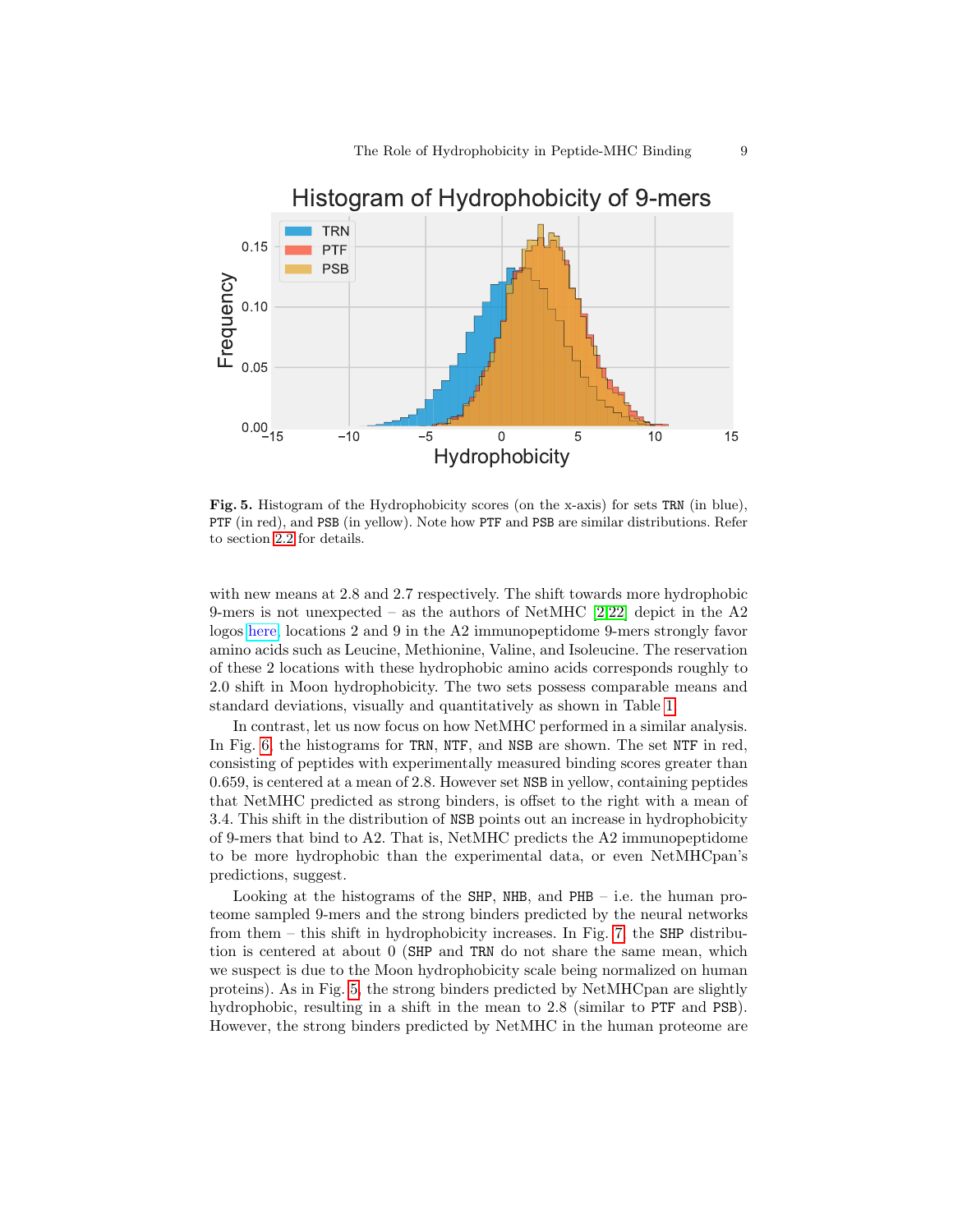

<span id="page-9-0"></span>Fig. 6. Histogram of the Hydrophobicity scores (on the x-axis) for sets TRN (in blue), NTF (in red), and NSB (in yellow). Clearly, NTF and NSB do not align, with NSB shifted towards being more hydrophobic.

much more hydrophobic, with a shifted mean at 4.5. The gain in hydrophobicity from SHP to NHB implied by this shift is even larger than the shift observed in Fig. [6.](#page-9-0) Once again NetMHC overestimates how hydrophobic the A2 immunopeptidome is, and performs worse in the human proteome evaluation compared to the training data.

The cross set T-test tested the equivalence of two given sets with p-values. The smaller the p-value, the more likely the two sets have unequal means. We clustered the sets based on the p-values from the cross set t-test. The clustering criteria were: 1) two sets chosen from separate clusters should have a p-value lower than 0.001; and 2) a set should have a p-value greater than 0.001 with at least one set in its cluster. We obtained the following 5 clusters of sets: (TRN), (SHP), (NTF, PTF, PSB, PHB), (NSB), and (NHB). The first two clusters cover the sets that were put in to the neural networks, TRN and SHP. The third cluster includes NetMHCpan's predicted immunopeptidomes and the experimentally observed immunopeptidome. The largest observed p-value in this cluster was 0.961 between NTF and PHB. The fourth and fifth clusters cover the set of predicted strong binders according to NetMHC for the training data analysis and the human proteome analysis respectively. The clusters signify how similar sets within them are, and how different they are to sets outside that cluster. As the NSB and NHB sets occupying their own clusters, the t-test highlights that NetMHC's predictions do not match up with the experimental immunopeptidomes and with NetMHCpan's predictions. These different analyses confirm the increased hydrophobicity of strong binding 9-mers from NetMHC's prediction, and expose an unintended bias in the neural network's performance compared to NetMHCpan.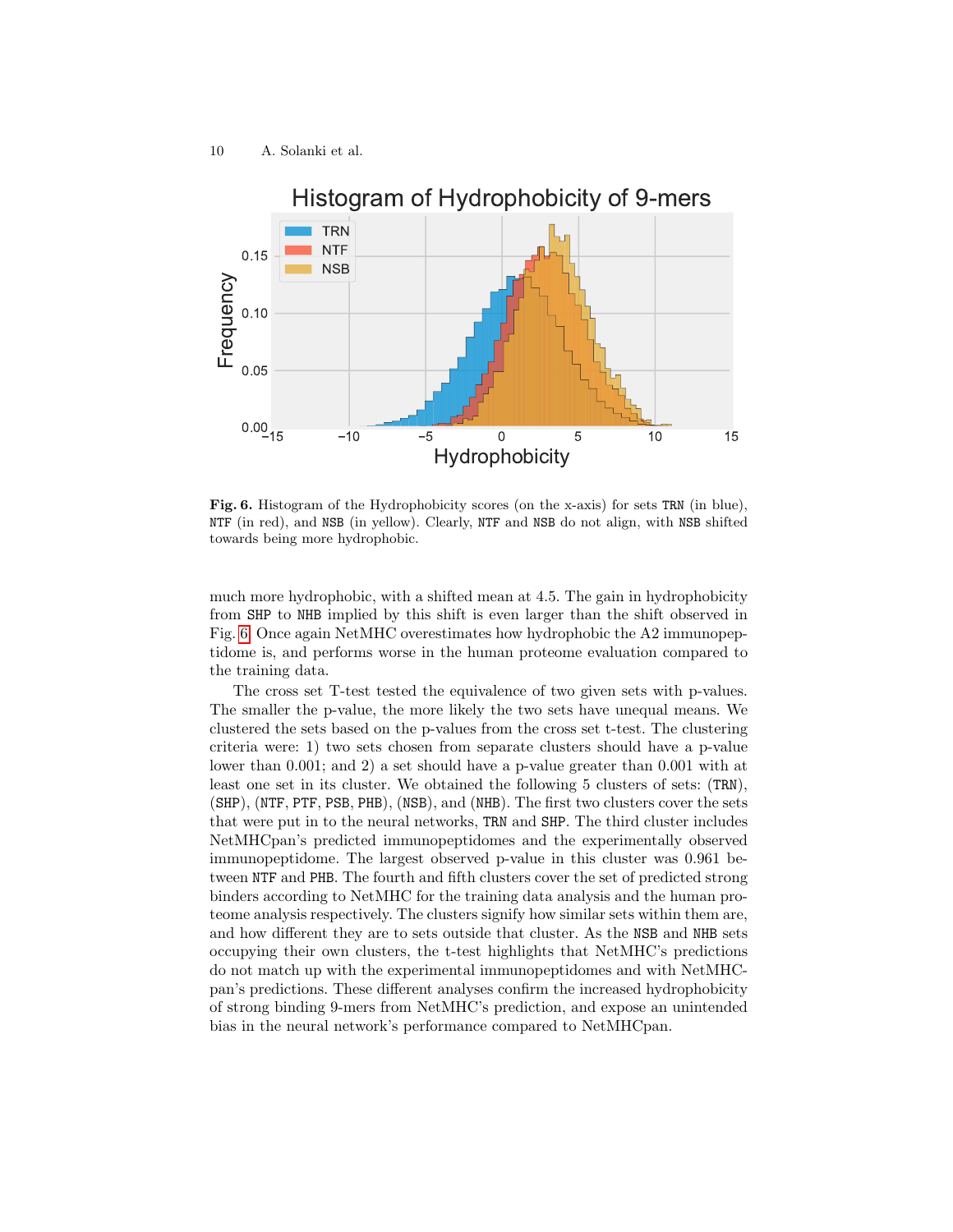

<span id="page-10-0"></span>Fig. 7. Histogram of the Hydrophobicity scores (on the x-axis) for sets SHP (in blue), NHB (in red), and PHB (in yellow). Clearly, NHB and PHB do not align, with NHB shifted towards being more hydrophobic.

# 4 Conclusion

Imagine a toy example of a hydrophilic box filled with water, containing a single HLA-A\*0201 protein and a completely hydrophobic 9-mer of LMIPFFILL. The peptide would be repelled by the aqueous medium and latch itself to the A2 protein. Now consider the cell interior, where the highly hydrophobic 9-mer would be repelled by the cytosol and stick to whatever mildly hydrophobic surface it finds nearby. This 9-mer would no longer be trafficked to any MHC for binding, and would not be presented as an antigen on the cell surface despite the 2nd and 9th amino acids highly favoring A2 binding. This cherry-picked peptide was a non-binding peptide (EL score of 0) in the NetMHCpan-4.1 training dataset but was predicted as a strong binder by NetMHC-4.0 for A2 (BA score of 0.792). In general, we do not expect completely hydrophobic antigens to populate any MHC's immunopeptidome. This example illustrates how the MHC antigen presentation pathway do not support NetMHC's prediction. Coupled with our observations in Section [3](#page-7-1) we conclude that NetMHC has a statistically significant bias towards predicting hydrophobic peptides as strong binders to A2. NetMHC may provide accurate binding affinity predictions, but does not correctly reflect the composition of the A2 immunopeptidome with regards to hydrophobicity. This bias suggests a false positive prediction problem, and limits the utility of NetMHC in applications such as vaccine design [\[28\]](#page-13-5) and neoantigen identification [\[15\]](#page-12-12).

In contrast, NetMHCpan-4.1 does not show a similar bias, potentially due to its larger training data set and the use of MHC amino acid sequence as a data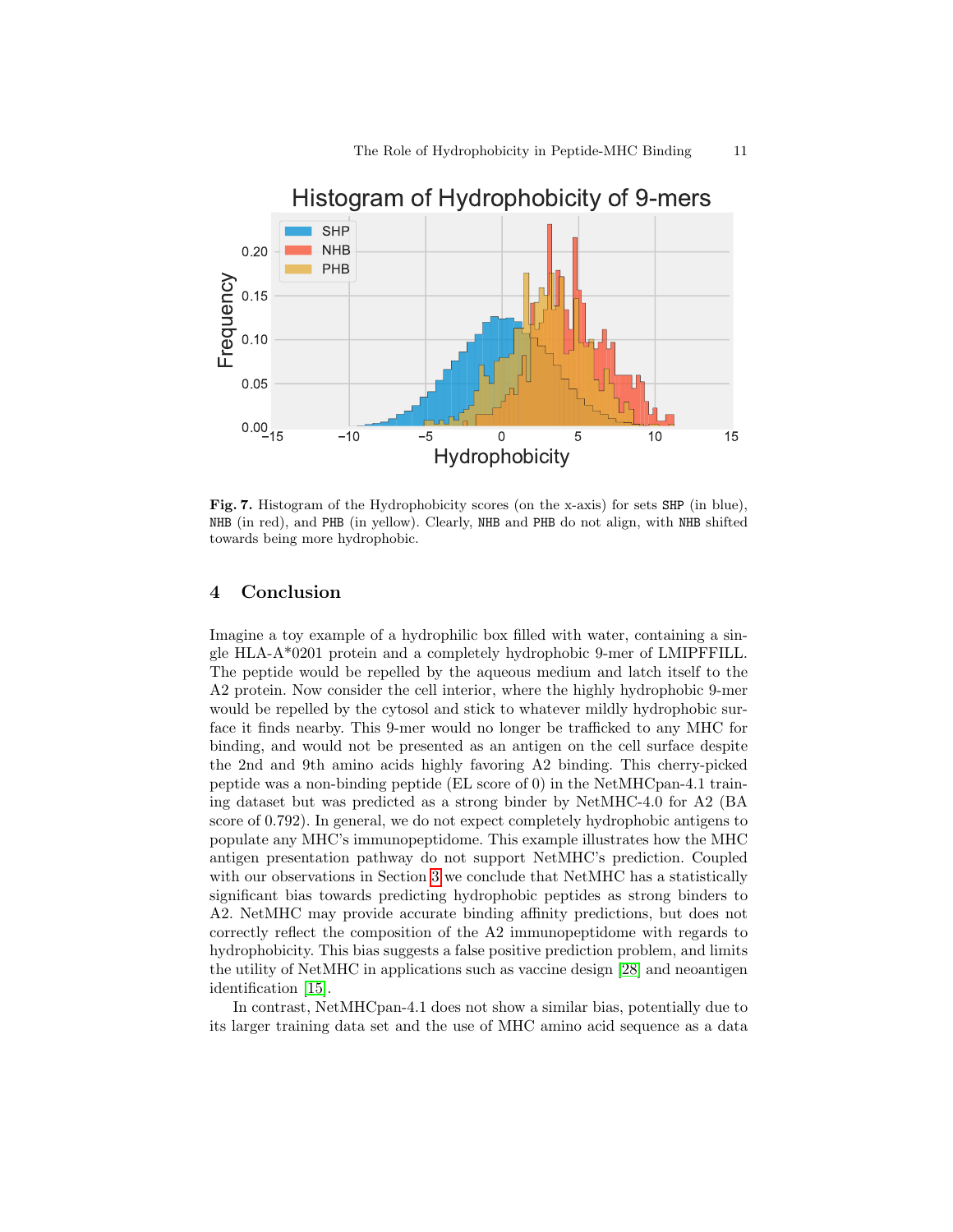feature of the neural network. The MHC sequence could be allowing the neural network to infer and model the binding mechanics of the A2 binding pockets. Furthermore, eluted ligand data might allow NetMHCpan to capture aspects of the entire antigen presentation pathway instead of estimating pMHC binding strength alone. Lastly, the generated negative data in the training data [\[1\]](#page-11-1) could be lowering the predicted scores for hydrophobic non binders.

Changes could be implemented in future iterations of NetMHC to address this bias, such as:

- Augmenting training data to include information on hydrophobicity of constituent amino acids. This would entail adding an extra dimension or feature to the training data that stores hydrophobicity scores. We recommend the Moon Hydrophobicity scale for this purpose.
- Incorporating better negative data in training, and properly populating the training dataset with more peptides from the human proteome. Note the offset mean hydrophobicity of TRN compared to SHP in Tables [1](#page-6-0) and [2,](#page-6-1) suggesting that the current training data does not accurately represent the human proteome.
- Designing a post-processing filter that can separate out false positives based on hydrophobicity calculations.

Our emphasis is not on reverse engineering a neural network or trying to divine molecular information from predicted values. Instead, we are highlighting the importance of biochemical attributes pertinent to pMHC binding and cellular machinery. A more insightful neural network, like NetMHCpan-4.1, will avoid false positives and will potentially allow for better performance and greater impact in applications. In future work, we will focus on identifying more significant structural and mechanistic attributes that pose hurdles for AI-based methods. We are developing a structural prediction tool capable of predicting peptide binding with uncurated MHC molecules.

# References

- <span id="page-11-1"></span>1. Alvarez, B., Reynisson, B., Barra, C., Buus, S., Ternette, N., Connelley, T., Andreatta, M., Nielsen, M.: NNAlign MA; MHC peptidome deconvolution for accurate MHC binding motif characterization and improved T-cell epitope predictions. Molecular & Cellular Proteomics 18(12), 2459–2477 (2019)
- <span id="page-11-0"></span>2. Andreatta, M., Nielsen, M.: Gapped sequence alignment using artificial neural networks: application to the MHC class I system. Bioinformatics  $32(4)$ , 511–517 (2016)
- 3. Bassani-Sternberg, M., Pletscher-Frankild, S., Jensen, L.J., Mann, M.: Mass spectrometry of human leukocyte antigen class I peptidomes reveals strong effects of protein abundance and turnover on antigen presentation. Molecular & Cellular Proteomics 14(3), 658–673 (2015)
- 4. Bonsack, M., Hoppe, S., Winter, J., Tichy, D., Zeller, C., Küpper, M.D., Schitter, E.C., Blatnik, R., Riemer, A.B.: Performance evaluation of MHC class-I binding prediction tools based on an experimentally validated MHC–peptide binding data set. Cancer immunology research  $7(5)$ , 719–736 (2019)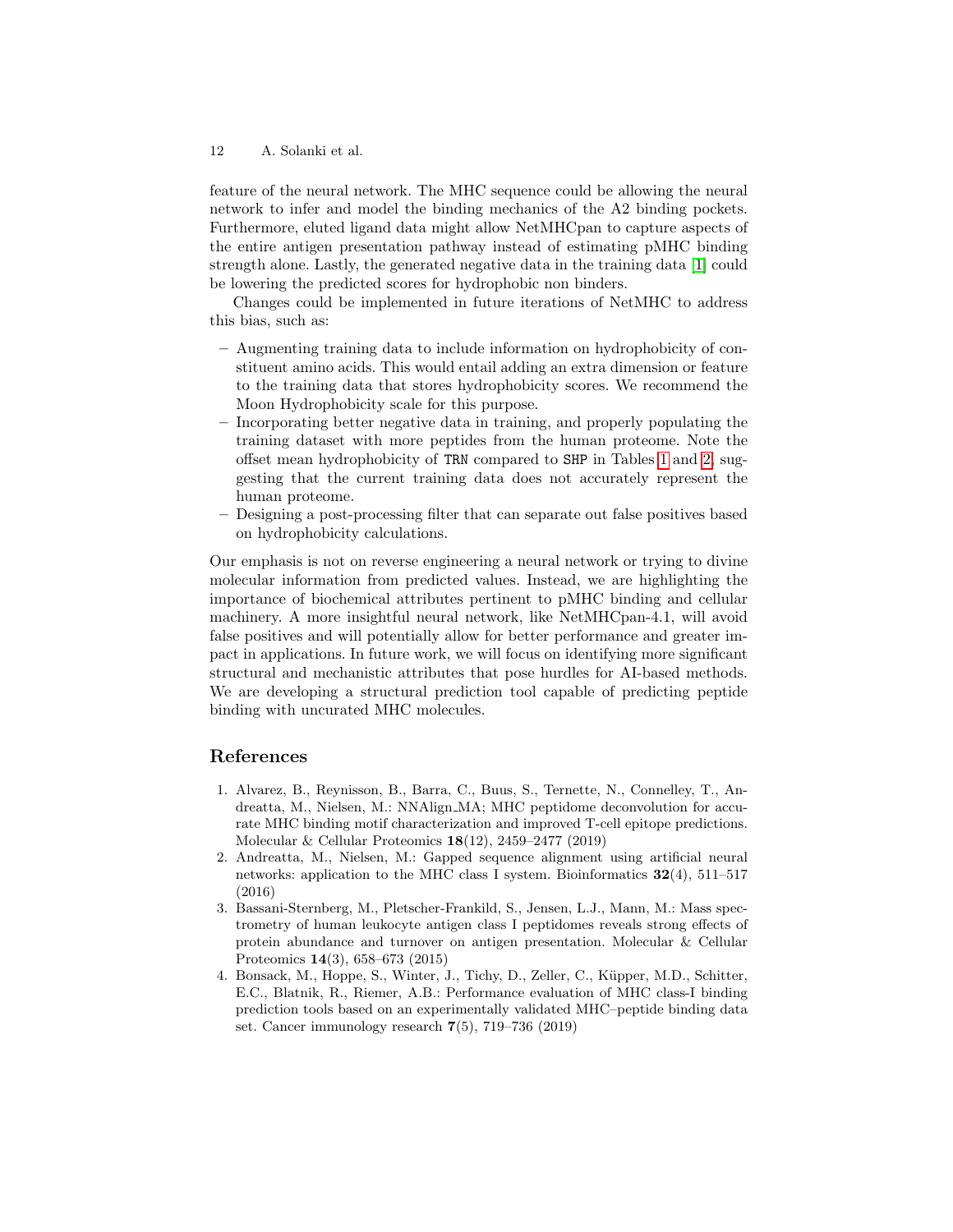- 5. Calis, J.J., Maybeno, M., Greenbaum, J.A., Weiskopf, D., De Silva, A.D., Sette, A., Kesmir, C., Peters, B.: Properties of MHC class I presented peptides that enhance immunogenicity. PLoS computational biology 9(10), e1003266 (2013)
- <span id="page-12-4"></span>6. Chowell, D., Krishna, S., Becker, P.D., Cocita, C., Shu, J., Tan, X., Greenberg, P.D., Klavinskis, L.S., Blattman, J.N., Anderson, K.S.: TCR contact residue hydrophobicity is a hallmark of immunogenic CD8+ T cell epitopes. Proceedings of the National Academy of Sciences  $112(14)$ , E1754–E1762 (2015)
- <span id="page-12-6"></span>7. Consortium, U.: UniProt: a worldwide hub of protein knowledge. Nucleic acids research 47(D1), D506–D515 (2019)
- <span id="page-12-8"></span>8. Cornette, J.L., Cease, K.B., Margalit, H., Spouge, J.L., Berzofsky, J.A., DeLisi, C.: Hydrophobicity scales and computational techniques for detecting amphipathic structures in proteins. Journal of molecular biology 195(3), 659–685 (1987)
- <span id="page-12-0"></span>9. Gourraud, P.A., Khankhanian, P., Cereb, N., Yang, S.Y., Feolo, M., Maiers, M., D. Rioux, J., Hauser, S., Oksenberg, J.: HLA diversity in the 1000 genomes dataset. PloS one 9(7), e97282 (2014)
- <span id="page-12-3"></span>10. Grifoni, A., Weiskopf, D., Ramirez, S.I., Mateus, J., Dan, J.M., Moderbacher, C.R., Rawlings, S.A., Sutherland, A., Premkumar, L., Jadi, R.S., et al.: Targets of T cell responses to SARS-CoV-2 coronavirus in humans with COVID-19 disease and unexposed individuals. Cell 181(7), 1489–1501 (2020)
- <span id="page-12-9"></span>11. Hopp, T.P., Woods, K.R.: A computer program for predicting protein antigenic determinants. Molecular immunology 20(4), 483–489 (1983)
- 12. Huang, L., Kuhls, M.C., Eisenlohr, L.C.: Hydrophobicity as a driver of MHC class I antigen processing. The EMBO journal  $30(8)$ , 1634–1644 (2011)
- 13. Jurtz, V., Paul, S., Andreatta, M., Marcatili, P., Peters, B., Nielsen, M.: NetMHCpan-4.0: improved peptide–MHC class I interaction predictions integrating eluted ligand and peptide binding affinity data. The Journal of Immunology 199(9), 3360–3368 (2017)
- <span id="page-12-7"></span>14. Kyte, J., Doolittle, R.F.: A simple method for displaying the hydropathic character of a protein. Journal of molecular biology 157(1), 105–132 (1982)
- <span id="page-12-12"></span>15. Lancaster, E.M., Jablons, D., Kratz, J.R.: Applications of next-generation sequencing in neoantigen prediction and cancer vaccine development. Genetic testing and molecular biomarkers 24(2), 59–66 (2020)
- <span id="page-12-2"></span>16. Luksza, M., Riaz, N., Makarov, V., Balachandran, V.P., Hellmann, M.D., Solovyov, A., Rizvi, N.A., Merghoub, T., Levine, A.J., Chan, T.A., et al.: A neoantigen fitness model predicts tumour response to checkpoint blockade immunotherapy. Nature 551(7681), 517–520 (2017)
- <span id="page-12-1"></span>17. McGranahan, N., Rosenthal, R., Hiley, C.T., Rowan, A.J., Watkins, T.B., Wilson, G.A., Birkbak, N.J., Veeriah, S., Van Loo, P., Herrero, J., et al.: Allele-specific HLA loss and immune escape in lung cancer evolution. Cell 171(6), 1259–1271 (2017)
- <span id="page-12-5"></span>18. Mei, S., Li, F., Leier, A., Marquez-Lago, T.T., Giam, K., Croft, N.P., Akutsu, T., Smith, A.I., Li, J., Rossjohn, J., et al.: A comprehensive review and performance evaluation of bioinformatics tools for HLA class I peptide-binding prediction. Briefings in bioinformatics  $21(4)$ , 1119–1135 (2020)
- <span id="page-12-11"></span>19. Monera, O.D., Sereda, T.J., Zhou, N.E., Kay, C.M., Hodges, R.S.: Relationship of sidechain hydrophobicity and  $\alpha$ -helical propensity on the stability of the singlestranded amphipathic  $\alpha$ -helix. Journal of peptide science: an official publication of the European Peptide Society  $1(5)$ , 319–329 (1995)
- <span id="page-12-10"></span>20. Moon, C.P., Fleming, K.G.: Side-chain hydrophobicity scale derived from transmembrane protein folding into lipid bilayers. Proceedings of the National Academy of Sciences 108(25), 10174–10177 (2011)